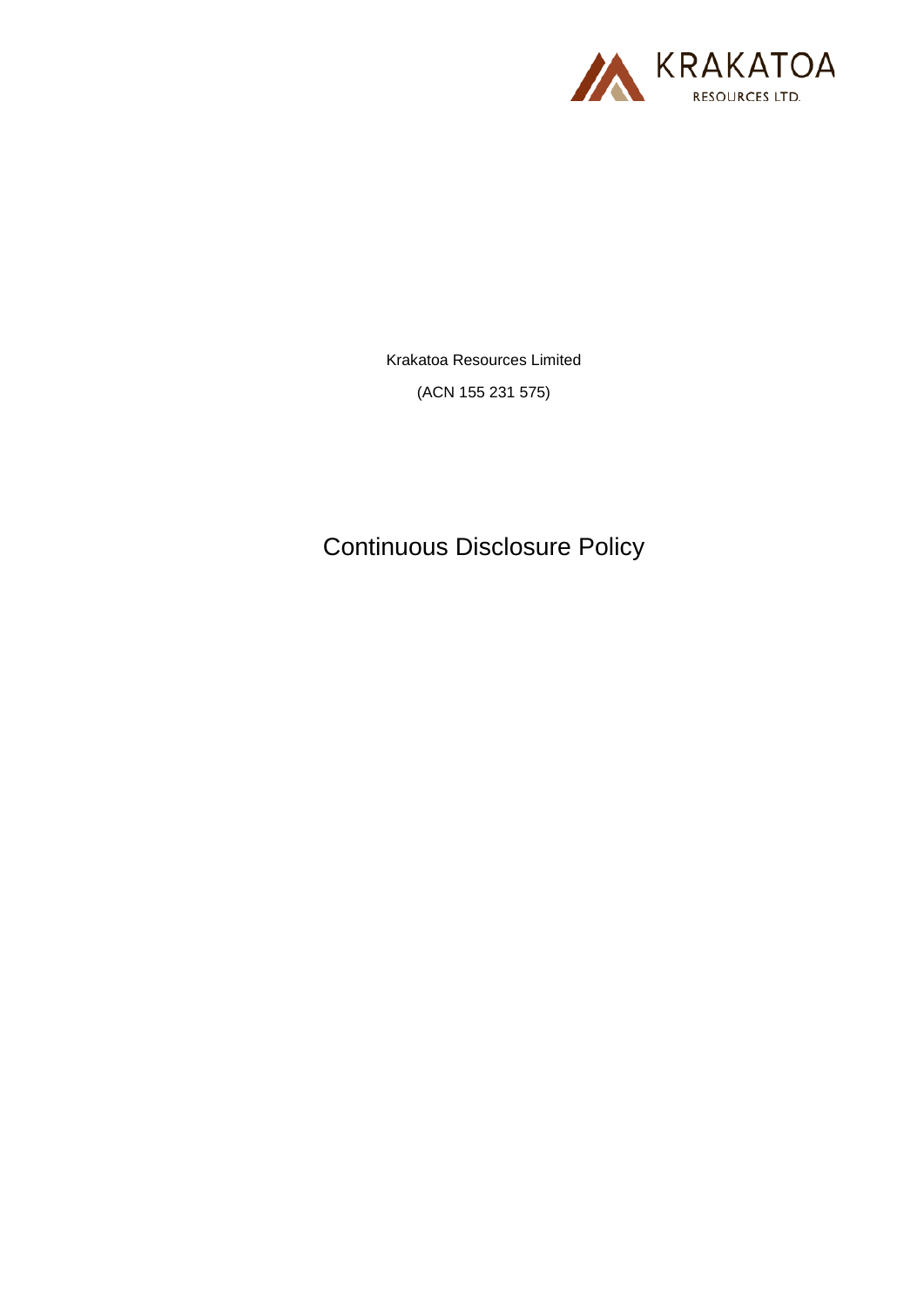

# **1 Purpose and Scope**

Krakatoa Resources Limited (ACN 155 231 575) (the *Company*) is a listed public company and must meet the requirements of ASX Listing Rules regarding continuous disclosure to keep the market informed of material events as they occur. This document describes the policy for Directors and Executive Management who become aware of material information which may require disclosure under ASX Listing Rules.

The Company is committed to:

- (a) complying with its disclosure obligations under the *Corporations Act 2001* (Cth) (*Corporations Act*) and ASX Listing Rules;
- (b) the promotion of investor confidence by ensuring that all investors have equal and timely access to material information concerning the Company, including material information about its financial position, performance, ownership and governance; and
- (c) providing announcements that are accurate, balanced and expressed in a clear and objective manner.

The purpose of this policy is to:

- (d) raise awareness of the Company's obligations under the continuous disclosure regime;
- (e) establish a process to ensure that information about the Company which may be market sensitive and which may require disclosure is brought to the attention of the relevant person in a timely manner and is kept confidential; and
- (f) sets out obligations of Directors, officers, employees and contractors of the Company to ensure that the Company complies with its continuous disclosure obligations.

Compliance with this policy does not remove the need for the Company to comply with 'Annual Report Disclosure'.

#### **2 Responsibilities**

#### **2.1 Executive Management**

Executive management is responsible for:

- (a) understanding the continuous disclosure regulations; and
- (b) reporting potentially material information immediately to either the Company Secretary, or the Chair and Managing Director/CEO (if applicable).

## **2.2 Company Secretary**

The Company Secretary is responsible for:

- (a) liaising with the Chair and Managing Director/CEO (if applicable) on information supplied to determine if it needs to be disclosed under continuous disclosure regulations; and
- (b) reporting the material information to the market.

## **3 Policy**

### **3.1 General**

(a) Executive Management will make themselves aware of the continuous disclosure regulations under the Corporations Act and ASX Listing Rules.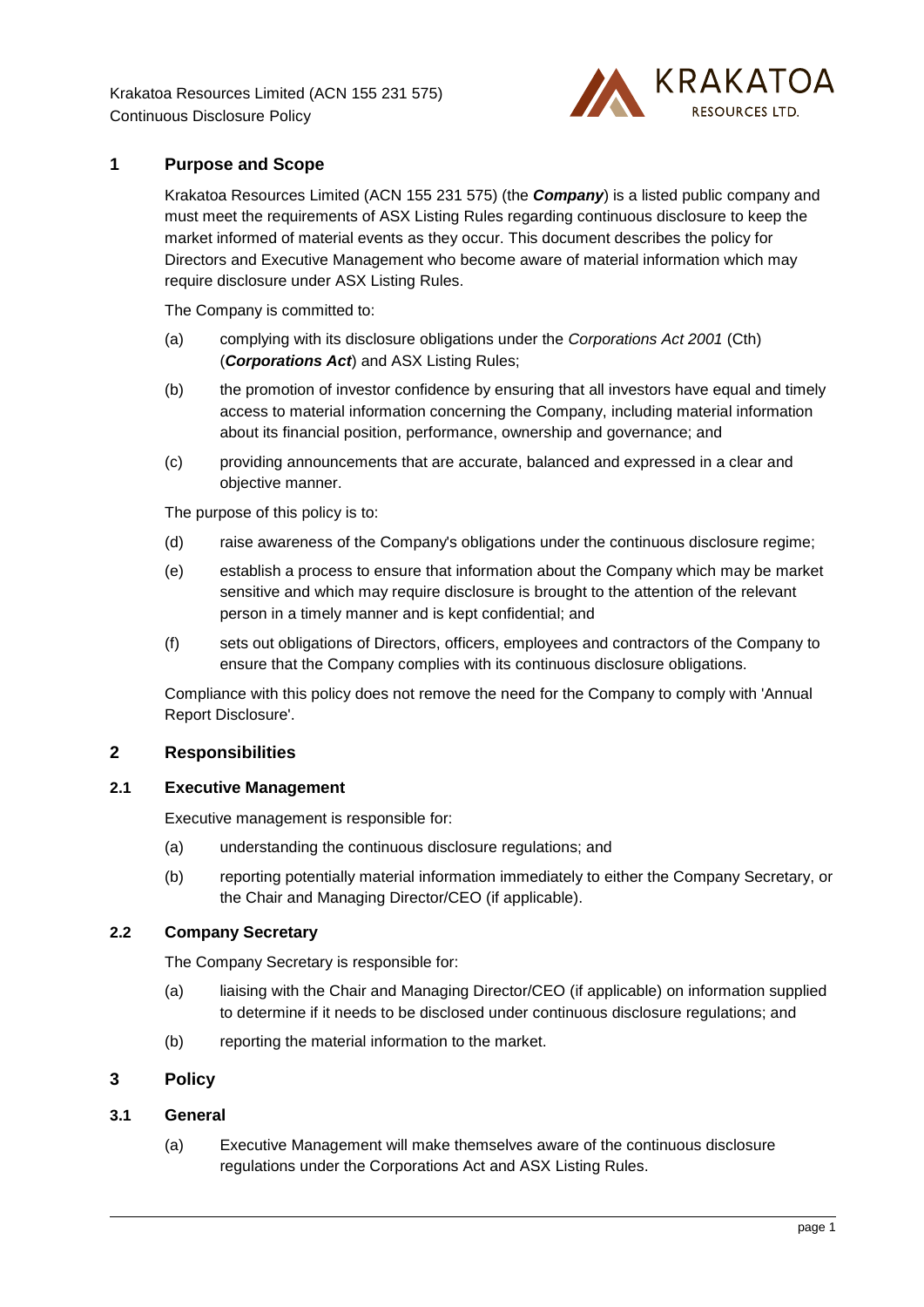

- (b) In the event that any member of management becomes aware of any fact or circumstance which may give rise to a requirement to disclose such information under the Corporations Act or ASX Listing Rules, they will immediately inform either the Company Secretary, Chair or Managing Director/CEO (where applicable).
- (c) Prior to disclosure, the Company Secretary, in conjunction with the Chair or Managing Director/CEO (if applicable) will review the information to enable a judgement as to the appropriate disclosure to be made.
- (d) If there is uncertainty over the requirement to comply with the continual disclosure requirements then the Company will seek external legal advice.
- (e) The Company, through the Company Secretary, will notify the market of any information it is determined is required to be disclosed.
- (f) In accordance with ASX Listing Rules, the Company will immediately notify the market of information:
	- (i) concerning the Company that a reasonable person would expect to have a material effect on the price or value of the Company's securities; and
	- (ii) that would, or would be likely to, influence persons who commonly invest in securities in deciding whether to acquire or dispose of the Company's securities.
	- (iii) The only exception to this is where the ASX Listing Rules do not require such information to be disclosed.
- (g) The Board must receive a copy of all material ASX announcements promptly after they have been made.

#### **3.2 Internal notification and decision-making concerning the disclosure obligation**

- (a) The Board has designated the Company Secretary as the person responsible for overseeing and coordinating disclosure of information to the market as well as communicating with the relevant authorities. The Company Secretary will be responsible for ensuring that Company announcements are made in a timely manner, and will establish a vetting procedure to ensure that the announcements are factual and do not omit any material information.
- (b) The Company Secretary will also ensure that Company announcements are expressed in a clear and objective manner that allows investors to assess the impact of the information when making investment decisions.
- (c) To assist the Company Secretary fulfil the Company's disclosure requirements, executive staff are responsible for immediately communicating to the Company Secretary any possible continuous disclosure matter concerning the operations of the Company. Executive staff are responsible for ensuring that the information is provided to the Company Secretary as soon as they become aware of it and that it is factual and does not omit any material information. Executive staff will promptly respond to requests from the Company Secretary for further information concerning the possible continuous disclosure matter.
- (d) The Company Secretary, after consultation with the Chair or Managing Director/CEO (if applicable), determines whether information should be disclosed to the market.
- (e) Before an announcement is released to ASX, the Company must ensure:
	- (i) the Company Secretary has completed its review process; and
	- (ii) the announcement has been circulated to the Board for review; and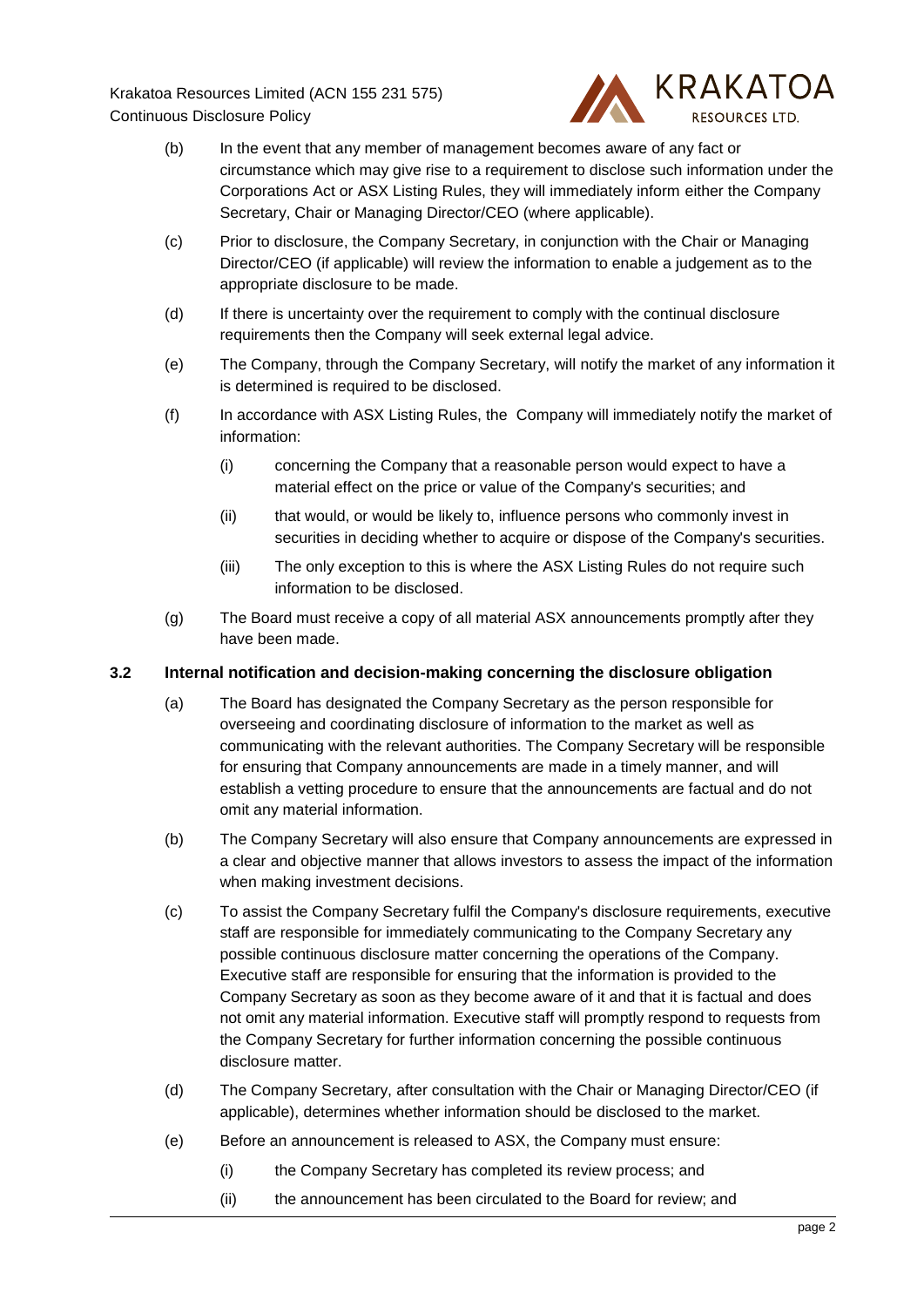

(iii) the Board has authorised the release of the announcement in writing.

## **3.3 Promoting and monitoring compliance**

- (a) The Company has a Continuous Disclosure Committee, comprising the following:
	- (i) Company Secretary;
	- (ii) Chair or if unavailable, the Chair of the Audit and Risk Committee (if any); and
	- (iii) Managing Director/CEO (if applicable).
- (b) The purpose of the Continuous Disclosure Committee is to promote and monitor compliance with the Company's continuous disclosure obligations and to ensure that all employees are aware of this policy. In addition, the Continuous Disclosure Committee is responsible for ensuring that all staff are aware of the type of information that needs to be communicated and their obligation to communicate to the Company Secretary any possible continuous disclosure matter.
- (c) A meeting of the Committee may be convened from time to time to consider particular continuous disclosure issues.
- (d) On a daily basis, the Company Secretary is charged with monitoring compliance with this policy. As part of that monitoring, all major announcements to the market will be reviewed for compliance with this policy. All public announcements will also be audited for compliance. These compliance reviews will be reported to the Continuous Disclosure Committee as part of their regular review of compliance. Any possible non-compliance will be reported to the Board, as soon as practicable but no later than, at its next meeting. The Company Secretary must notify both the Chair and the Managing Director/CEO (if applicable) at the earliest opportunity if they believe that a false market in the Company's securities either exists or has the possibility to exist.

# **3.4 Measures for seeking to avoid the emergence of a false market in the Company's securities**

- (a) The Company recognises that a false market in the Company's securities may result if the Company provides incomplete information to the market or if the Company fails to respond to market and media speculation that may, or may be likely to, have an impact on the price of the Company's securities.
- (b) While the Company does not, in general, respond to market speculation or rumours unless required to do so by law or other relevant bodies, the Company is committed to disclosing as much information as possible, without harming the Company, to a wide audience of investors through media releases of important milestones, including information that may not strictly be required under continuous disclosure requirements. Information given to the market will also be provided to investors through media releases.
- (c) Where appropriate, the Company will request a trading halt to prevent trading in the Company's securities by an inefficient and uninformed market until the Company can make an announcement to the market.

### **3.5 Safeguarding confidentiality of corporate information to avoid premature disclosure**

All employees are advised of the confidentiality of Company information. In addition, the Company imposes communication blackout periods for financial information between the end of financial reporting periods and the announcement of results to the market. To protect against inadvertent disclosure of price sensitive information, the Company does not hold meetings or briefings to discuss financial information with individual investors, institutional investors, analysts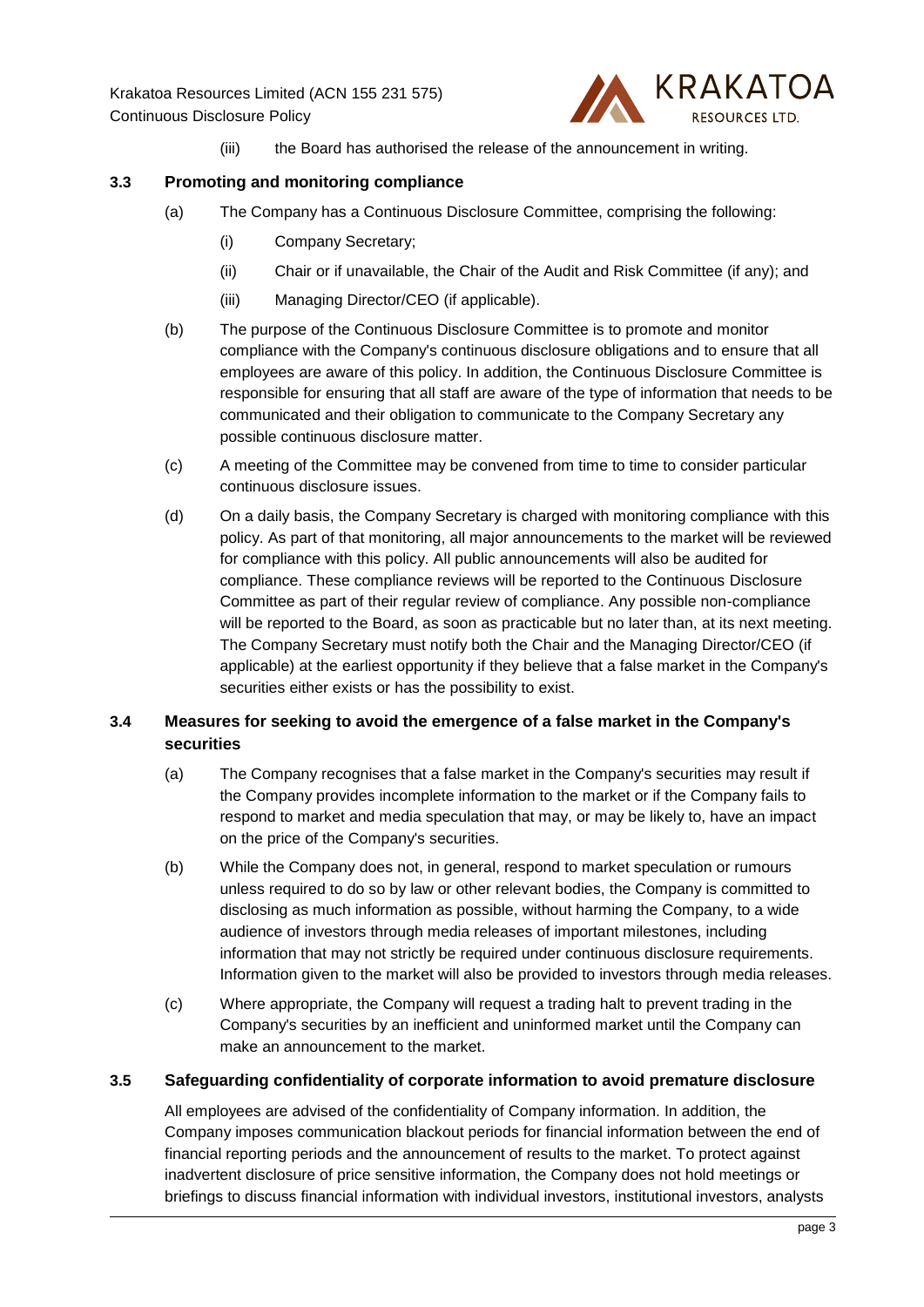

or media representatives during the communication blackout periods, unless such meetings or briefings are the subject of a specific announcement to the market.

### **3.6 Media contact and comment**

- (a) The Board has designated the Chair and Managing Director/CEO (if applicable) to speak to the press on matters associated with the Company. In speaking to the press, the Chair and Managing Director/CEO (if applicable) will not comment on price sensitive information that has not already been disclosed to the market, however, they may clarify previously released information. To assist in safeguarding against the inadvertent disclosure of price sensitive information, the Chair and Managing Director/CEO (if applicable) will be informed of what the Company has previously disclosed to the market on any issue prior to briefing anyone outside the Company.
- (b) Subject to the policies of the Board and any committee that the Board may appoint from time to time, the Chair is authorised to comment on:
	- (i) annual and half yearly results at the time of the release of the annual or half yearly report;
	- (ii) resolutions to be put to General Meetings of the Company;
	- (iii) changes in Directors, any matter related to the composition of the Board or Board processes;
	- (iv) any speculation concerning Board meetings or the outcomes of Board meetings; and
	- (v) other matters specifically related to shareholders.
- (c) Subject to the policies of the Board and any committee that the Board may appoint from time to time, the Chair and Managing Director/CEO (if applicable) is authorised to comment on:
	- (i) the Company's future outlook;
	- (ii) any operational matter;
	- (iii) media queries concerning operational issues which reflect either positively or negatively on the Company;
	- (iv) proposed or actual legal actions; and
	- (v) queries and general discussion concerning the Company's industry.
- (d) There will be times when Directors and employees will be approached by the media for public comment. On such occasions, the Director(s) or employee(s) should comply with the following:
	- (i) refer the person to the Chair and Managing Director/CEO (if applicable) as appropriate for comment;
	- (ii) refrain from disclosing any information, documents or other forms of data to the person without the prior consent of the Chair and Managing Director/CEO (if applicable); and
	- (iii) report the person who contacted the Director/employee, the reason (explicit or inferred) for the contact and a summary of any other relevant information as soon as possible to the Chair and Managing Director/CEO (if applicable).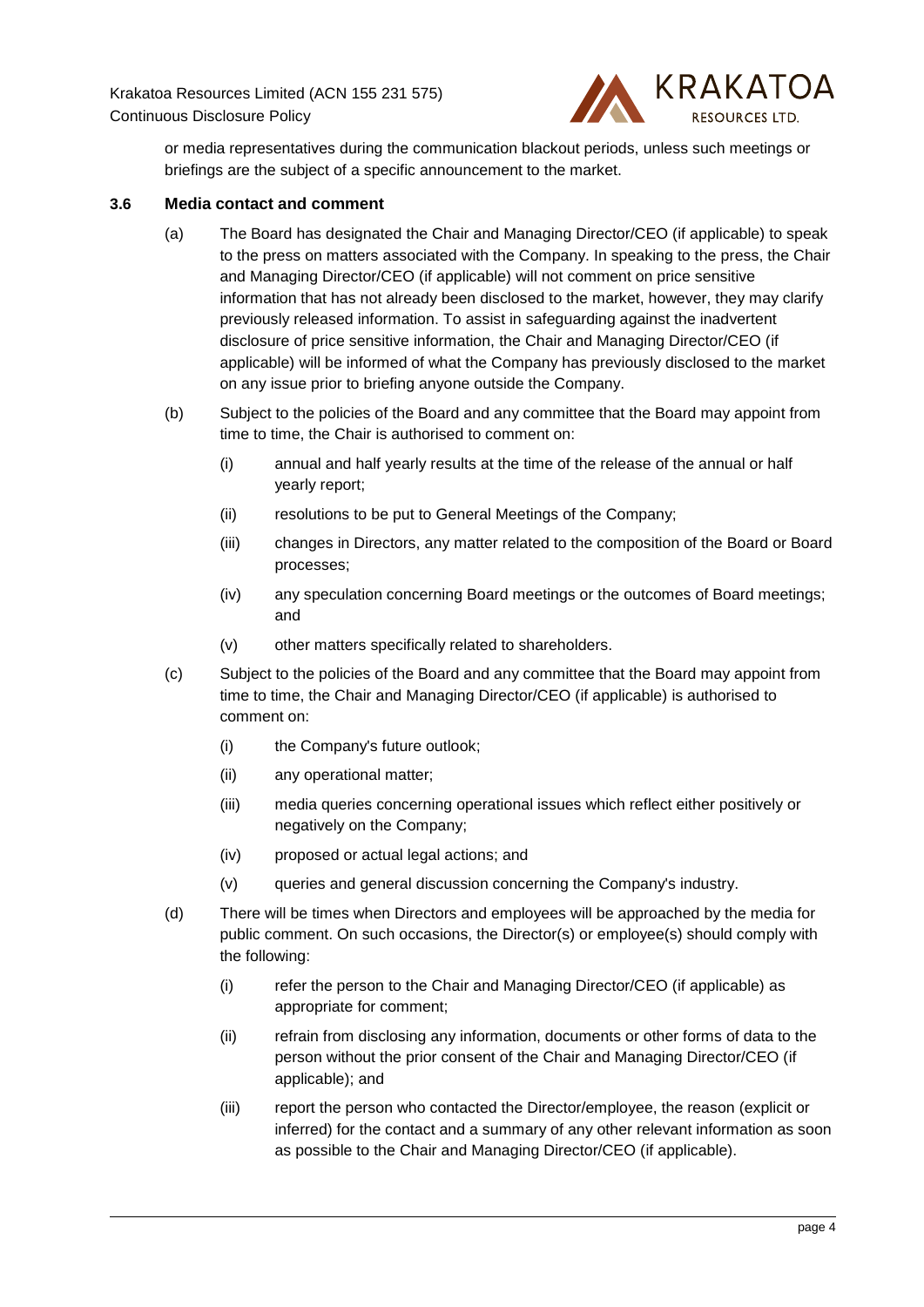

# **3.7 External communications including analyst briefings and responses to shareholder questions**

- (a) The Company discloses its financial and operational results to the market each year/half year/quarter as well as informing the market of other events throughout the year as they occur. Quarterly financial reports, media releases and AGM speeches are all lodged with the relevant authority. As all financial information is disclosed, the Company will only comment on factual errors in information and underlying assumptions when commenting on market analysts' financial projections, rather than commenting on the projections themselves.
- (b) In addition to the above disclosures, the Company does conduct briefings and discussions with analysts and institutional investors. However, price sensitive information will not be discussed unless that particular information has been formally disclosed to the market via an announcement. Slides and investor presentations used in briefings will also be released immediately prior to the briefing to the market.
- (c) After the conclusion of each briefing or discussion, it will be reviewed to determine whether any price sensitive information has been inadvertently disclosed. If any price sensitive information was disclosed, it will be announced immediately to the market.
- (d) Similarly, when answering shareholder questions, price sensitive information will not be discussed unless that particular information has been formally disclosed to the market via an announcement.
- (e) Where a question can only be answered by disclosing price sensitive information, the Company will decline to answer it or take it on notice and announce the information to the market prior to responding.
- (f) If any new price sensitive information is to be used in briefing media, institutional investors and analysts or in answering shareholder queries, written materials containing such information will be lodged with the relevant authority prior to the briefing commencing. These briefing materials may also include information that may not strictly be required under continuous disclosure requirements.
- (g) This policy will form a component of the induction process for all new employees (managers).
- (h) The Company is committed to the full and accurate reporting of its financial results. Consequently, when complying with its periodic disclosure requirements, the Company will provide commentary on its financial results. The purpose of the commentary will be to clarify and balance the information in the financial results.
- (i) This commentary will be delivered in a manner that is neutral, free from any bias and easy to understand. This may involve the provision of both positive and negative information about the Company that the Company believes is necessary to keep investors fully informed.
- (j) The Company respects the rights of its shareholders and to facilitate the effective exercise of those rights the Company is committed to:
	- (i) communicating effectively with shareholders;
	- (ii) giving shareholders ready access to balanced and understandable information about the Company and corporate proposals; and
	- (iii) making it easy for shareholders to participate in general meetings of the Company.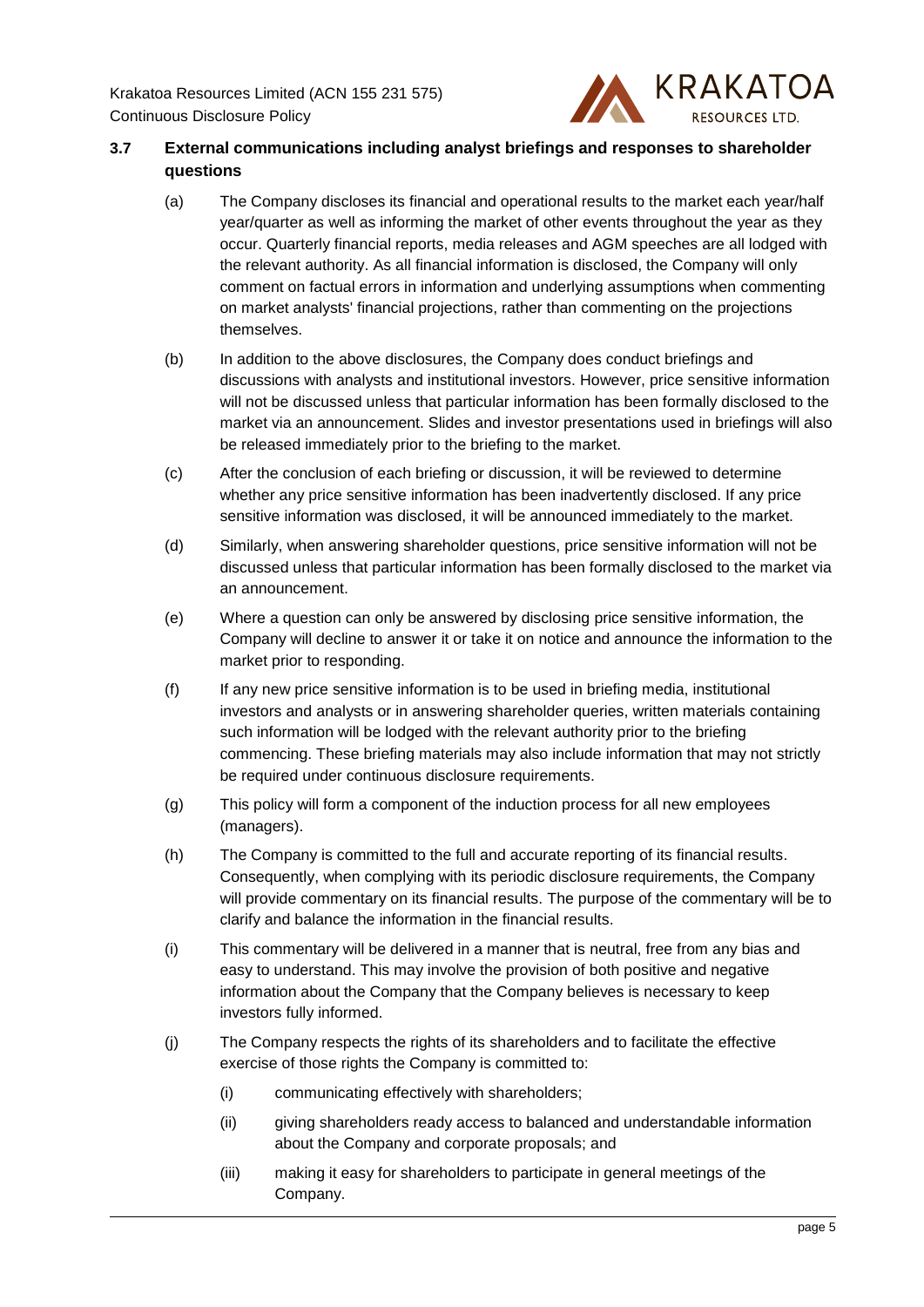

# **3.8 Provision of information**

- (a) The Company will communicate with shareholders in three main ways:
	- (i) through releases to the market;
	- (ii) through information provided directly to shareholders at general meetings of the Company; and
	- (iii) market releases.
- (b) It is the Company's policy to comply with its continuous and periodic disclosure obligations. In accordance with the Company's continuous disclosure policy, unless exempted by the ASX Listing Rules, the Company will immediately notify the market of information:
	- (i) concerning the Company that a reasonable person would expect to have a material effect on the price or value of the Company's securities; and
	- (ii) that would, or would be likely to, influence persons who commonly invest in securities in deciding whether to acquire or dispose of the Company's securities.
- (c) Where practicable the Company will also make available the opportunity for shareholders to participate in new and substantive investor presentations by dial-in or live-stream or by uploaded a transcript or recording of the presentation to ASX subsequently. The Company is not required to make available presentations that do not contain new market sensitive information.
- (d) "Substantive" presentations include results presentations and the types of presentations given at annual general meetings, investor days or broker conferences.

#### **3.9 Provision of Information to the Board**

The Company Secretary is to ensure that a copy of all material market announcements is to be circulated to the Board as soon as is practicable after its release.

#### **3.10 Company website**

- (a) The Company provides general information about the Company and its operations, details of the Company's corporate governance policies and procedures and information specifically targeted at keeping the Company's shareholders informed about the Company on its website.
- (b) In particular, where appropriate, after confirmation of receipt by the relevant authority, the following will be posted to the website:
	- (i) relevant announcements made to the market;
	- (ii) media releases;
	- (iii) information provided to analysts or the media during briefings;
	- (iv) the full text of notices of meeting and explanatory material;
	- (v) information related to general meetings, including the Chair's address, speeches and voting results;
	- (vi) copies of press releases and announcements for the preceding year; and
	- (vii) copies of annual and half-yearly reports including financial statements for the preceding year.